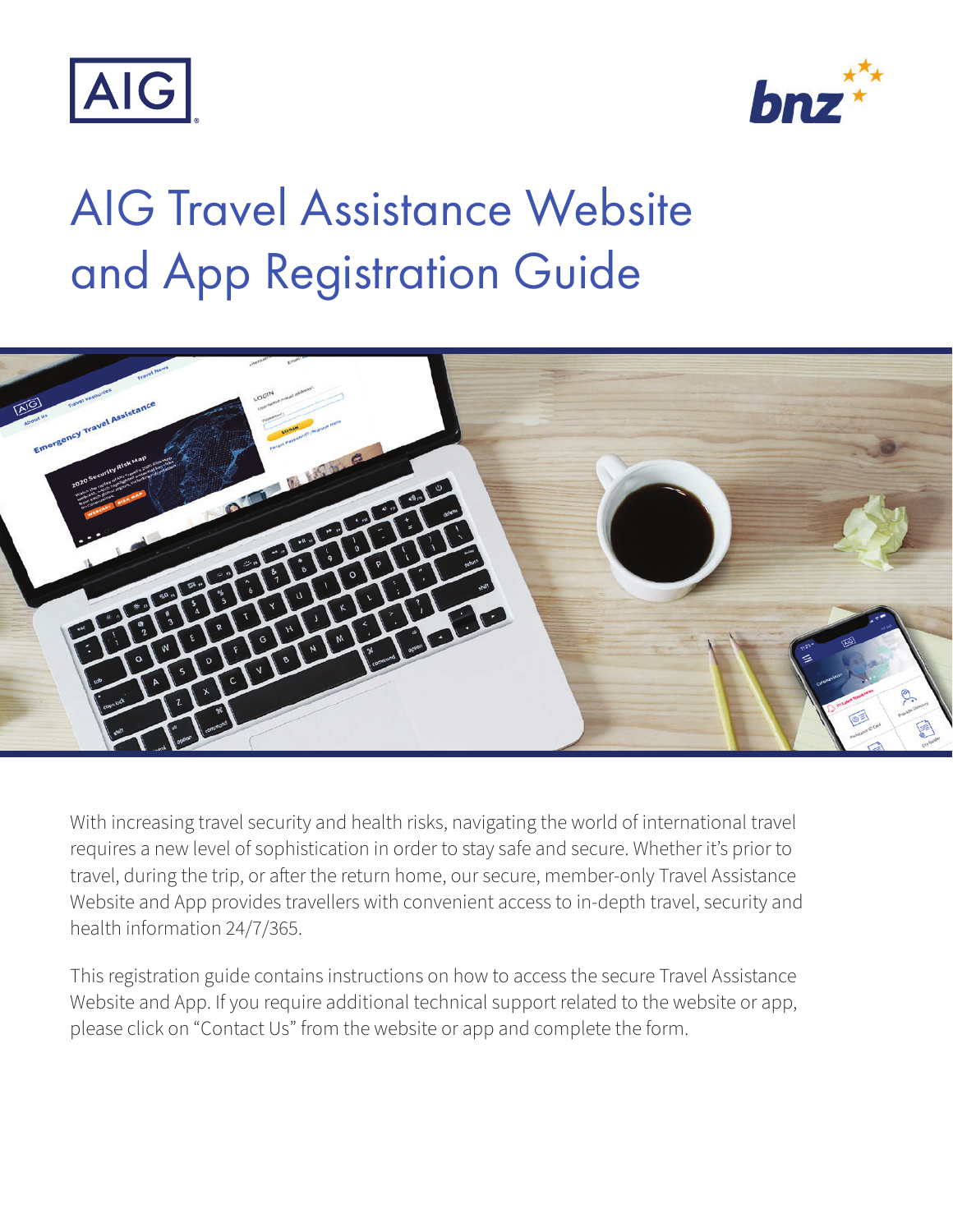#### Travel Assistance Website Features

**Alerts** contain security level developments, such as terror attacks, large-scale demonstrations and protests, major strikes, infrastructure/aviation/weather/health disasters or disruptions, significant threats, government warnings, major elections, ethnic or civil unrest and attacks that may affect your travel destination(s) and specific travel dates via email. Also, subscribe to Editorial Travel News alerts for important news such as webinars.

**Country Reports, City Guides and Security Advice Reports** provide key information on political conditions, security issues, travel logistics, cultural factors, contact details and health advisories.

**Case Studies** help you understand how we assist travellers from minor injuries to life-threatening situations.

**Travel Articles** share the latest travel tips and news on destinations worldwide.

**Travel Health** educates travellers on health-related concerns, precautions and requirements for destinations and ability to create personal travel health profiles.

**Medical Translations Tool** translates medical terms into multiple languages with ability to listen to the translation.

**Drug Brand Equivalency Tool** generates drug brand names and their equivalent names for multiple countries.

**Worldwide Provider Tool** offers 24/7 access to our network of medical providers' contact information, virtually anywhere they may go.

**Security Awareness Training** provides you with online travel safety videos and knowledge tests provide basic tools and information to be an aware, organised and prepared traveller.

**In addition, the comprehensive desktop travel assistance website is mobile-friendly on all smartphone and tablet devices.**

#### Travel Assistance App Features

#### Available for Apple and Android Smartphones

**One Touch 'Help' Button** connects travellers directly to emergency assistance.

**Country Reports, City Guides and Security Advice Reports** provide key information on political conditions, security issues, travel logistics, cultural factors, contact details and health advisories with the ability to favorite reports.

**Security Travel Alerts** emails subscriptions can be managed via the app to obtain security developments that may affect your travel destination(s) (subscribed email subscriptions will be sent to the registered user's email address).

**Check-in Feature** enables travellers to seamlessly notify contacts of their safe arrivals while traveling.

**Location Safety Ratings provided by GeoSure®** indicate risk conditions on overall safety, physical harm, women's safety, theft, LGBTQ+ safety, political freedoms, and health for various locations within cities around the world.

**Provider Directory** contains contact information for healthcare providers in various locations around the world with a map view and ability to turn on GPS and navigate to providers nearby.

**Medical Translations Tool** translates medical terms into multiple languages with the ability to listen to the translation.

**Drug Brand Equivalency Tool** generates drug brand names and their equivalent names for multiple countries.

**Security Awareness Training** online travel safety videos and knowledge tests provide basic tools and information to be an aware, organised and prepared traveller with the ability to email the certificate of completion.

**My Trips** enables travellers to add upcoming trips with the option to receive country alert emails and view trip advice.

**Currency Converter** generates daily exchange rates.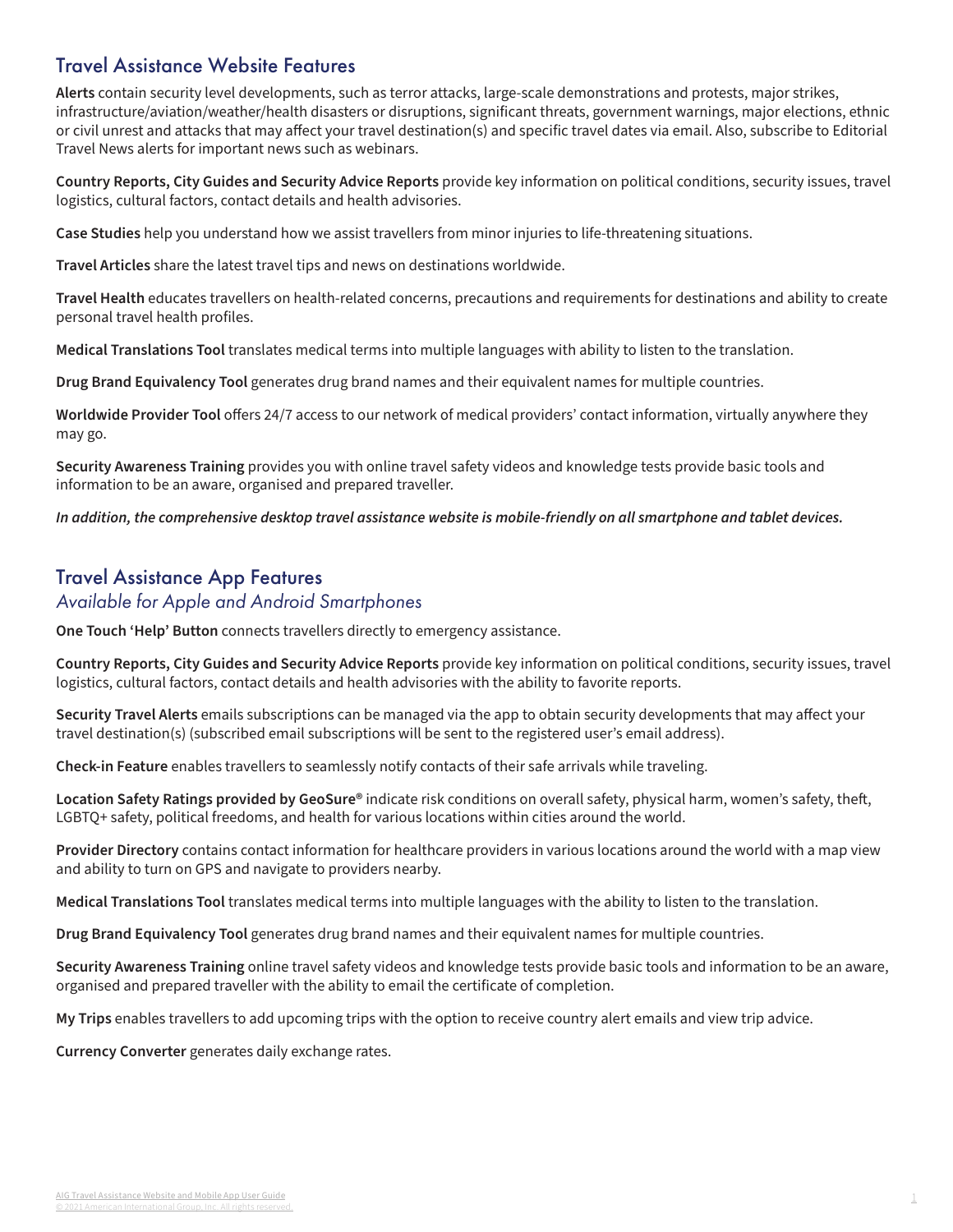### Registration and Login Instructions for New Users on Desktop or Mobile

Once you have completed registration, the same login credentials may be used across all entry points (desktop/ mobile site/mobile app).



To access the full website on your desktop or smartphone/tablet device, visit: www.aig.co.nz/travelguardassistance. Visit the Registration Guide section to watch a video tutorial.

#### **OR**

To access the mobile app, open your camera app and scan the QR code or go to the Apple App Store or Android Play Store from your smartphone and search for AIG and tap on AIG Travel (you must be connected to Wi-Fi or cellular network). The app is only available on smartphones – not tablets.





#### n **Register to our website on a desktop, smart phone or tablet web browser OR register on our mobile app.**

- 2. Click on "Register." From the app tap on "Country where coverage was purchased" and select "**New Zealand**."
- 3. Provide name, email address (email address serves as your username) and the first six digits of your credit card. If you receive a "duplicate email" error please click on "Forgot Your Password" to reset your password.
- 4. You will receive an automated email (check spam/junk folder) containing instructions to complete secure travel assistance website access. After you have successfully logged in and accessed the secure travel assistance website follow the below instructions for mobile access. In the event you do not receive an email please allow emails from **noreply@salesforce.com** and **AIGTravelAlerts@e5.aigdigital.com**. You may need to contact your organisation's IT email team to allow these email addresses.
- 5. You have the option to set up Touch ID to log in using your fingerprint or Face ID to log in using facial recognition (available only for phones equipped with Touch ID or Face ID).

## Instructions for Existing Users on Desktop or Mobile

1. To access the full website, go to www.aig.co.nz/travelguardassistance on your desktop or smartphone/tablet device and log in with your existing credentials (do not click on "Register.")

In the event you forgot your password or receive a "duplicate username" message when attempting to log in, please click on the "Forgot Password" link from the login page to reset your password.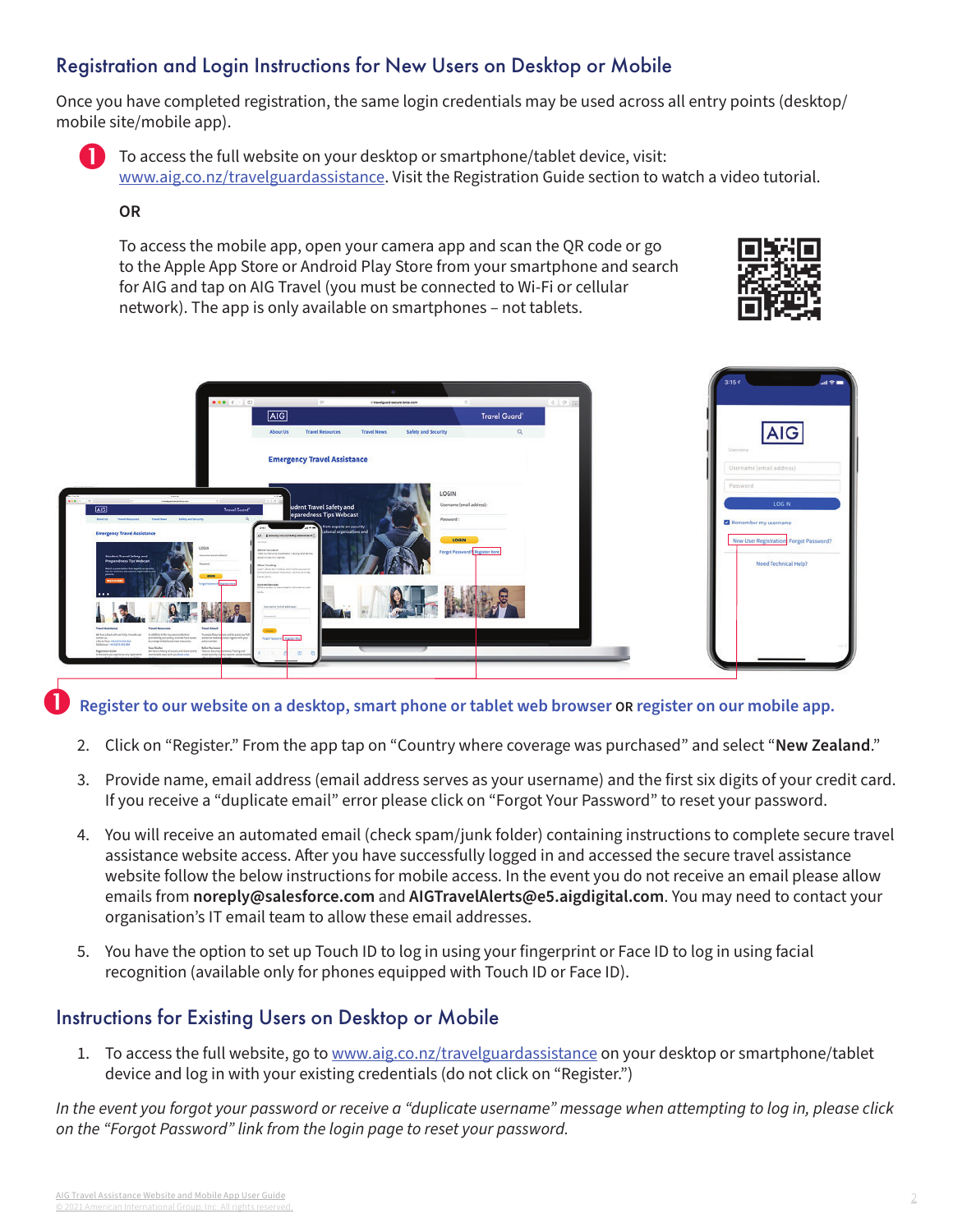



A comprehensive website available through multiple digital devices









Desktops Laptops Tablets Smartphones Mobile-Friendly Site and Smartphone Mobile App